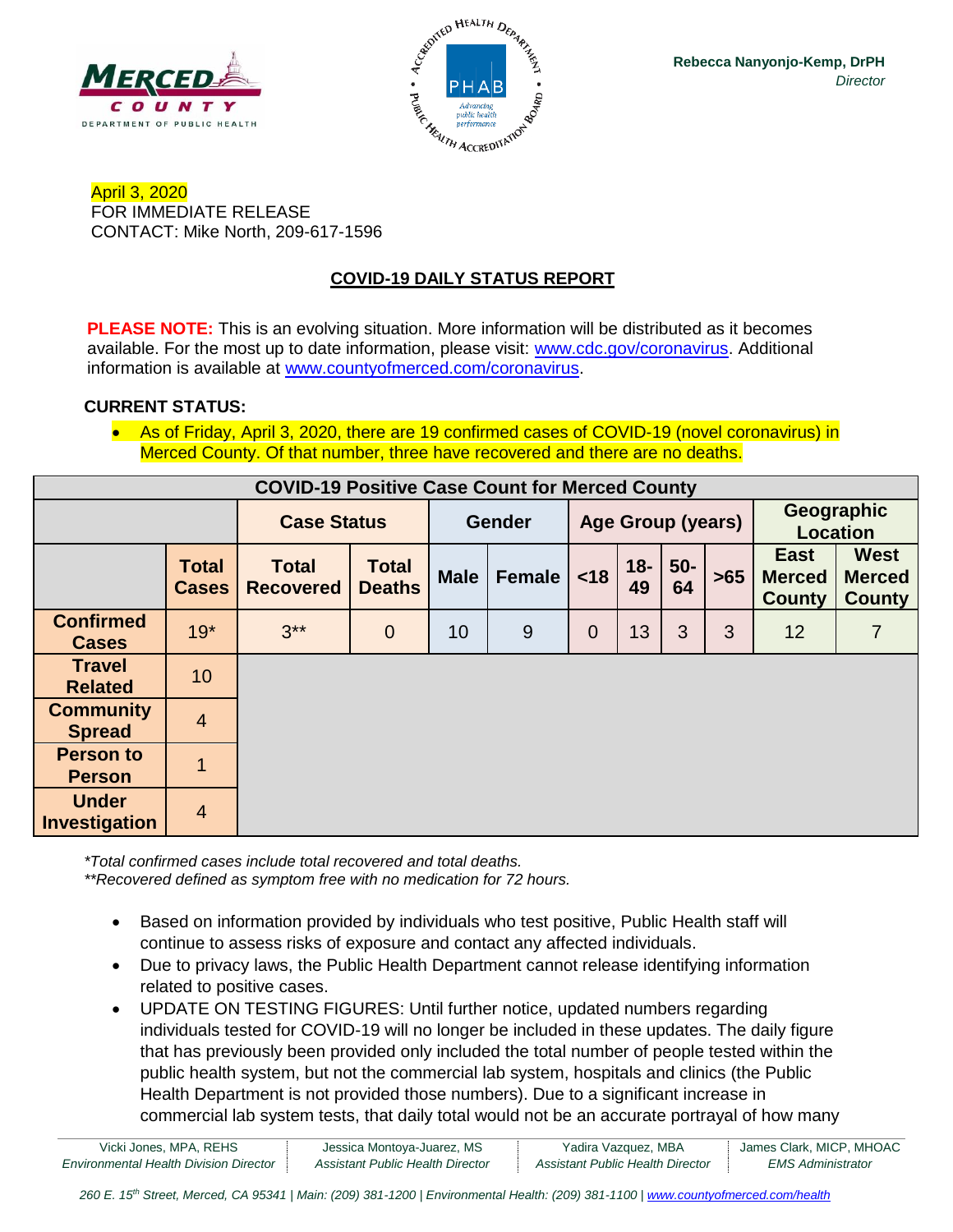people have been tested at this time. Following the example of other counties, the Public Health Department is currently working on a new process to more comprehensively capture negative testing results from all lab sources for inclusion on future reports. The Public Health Department already captures, and releases, all positive testing results.

• In California, there are 11,163 active cases and 243 deaths.

#### **RECENT ACTIVITIES:**

- Merced County Public Health continues to coordinate with federal, state and local partners to further prepare us for future impacts. This includes working with the California Department of Public Health and the Centers for Disease Control and Prevention to monitor COVID-19.
- In coordination with the Merced County Office of Emergency Services, daily situational status calls continued this week with local government agencies, schools, and healthcare professionals in our community.
- This week, a #StayHomeSaveLives social media campaign was launched to encourage people to stay home to help slow the spread of COVID-19. More information: [www.facebook.com/MercedCounty](http://www.facebook.com/MercedCounty)
- Earlier this week, Public Health staff provided a COVID-19 update to the Board of Supervisors during its regular meeting. That update can be viewed here: <https://mercedcountyca.new.swagit.com/videos/51434>
- The Merced County Office of Emergency Services and Merced County Department of Public Health proclaimed a local and public health emergency March 13 in order to help address the outbreak. The Board of Supervisors ratified those actions during a March 16 special meeting.
- On March 19, Governor Gavin Newsom announced Executive Order N-33-20, asking California residents to stay at home. On March 20, Merced County's Health Officer also issued an Order directing County residents to remain in their places of residence except to perform or receive essential services.
- Information regarding donation locations and requested donations was added to [www.facebook.com/MercedCounty](http://www.facebook.com/MercedCounty) as well as [www.countyofmerced.com/coronavirus.](http://www.countyofmerced.com/coronavirus)
- The Merced County Public Health Department Operations Center was opened Jan. 27, 2020 (68 days) in order to prepare for COVID-19 in and around our community. The Merced County Emergency Operations Center is activated at a Level 1.

## **COVID-19 TESTING UPDATE:**

- Within the public health system, every person who has met CDC criteria for severe disease within Merced County has been tested. Testing has been limited across the state of California, as noted multiple times by state officials as a barrier to response.
- Public Health is actively identifying other methods to enhance testing capability for providers throughout the community and increase testing county-wide. We will continue to be notified should positive tests come through either system (public health or commercial).
- This week, Merced County opened two "mobile specimen collection sites" for COVID-19 in order to streamline testing capabilities. Soft openings were held last week. Initially, there will be two collection days per week, one on the westside of the County, and one on the eastside of the County. Each site will remain open for four hours per day. Additional hours per day and days per week may become more frequent if supply and personnel availability increase.
	- o **PLEASE NOTE**: Use of these mobile specimen collection sites are by appointment only, and you must have a prescription from a physician and prior approval from the Merced County Department of Public Health. If you do not have a provider and have symptoms call 209-381-1180 for a phone consultation. Anyone without prior approval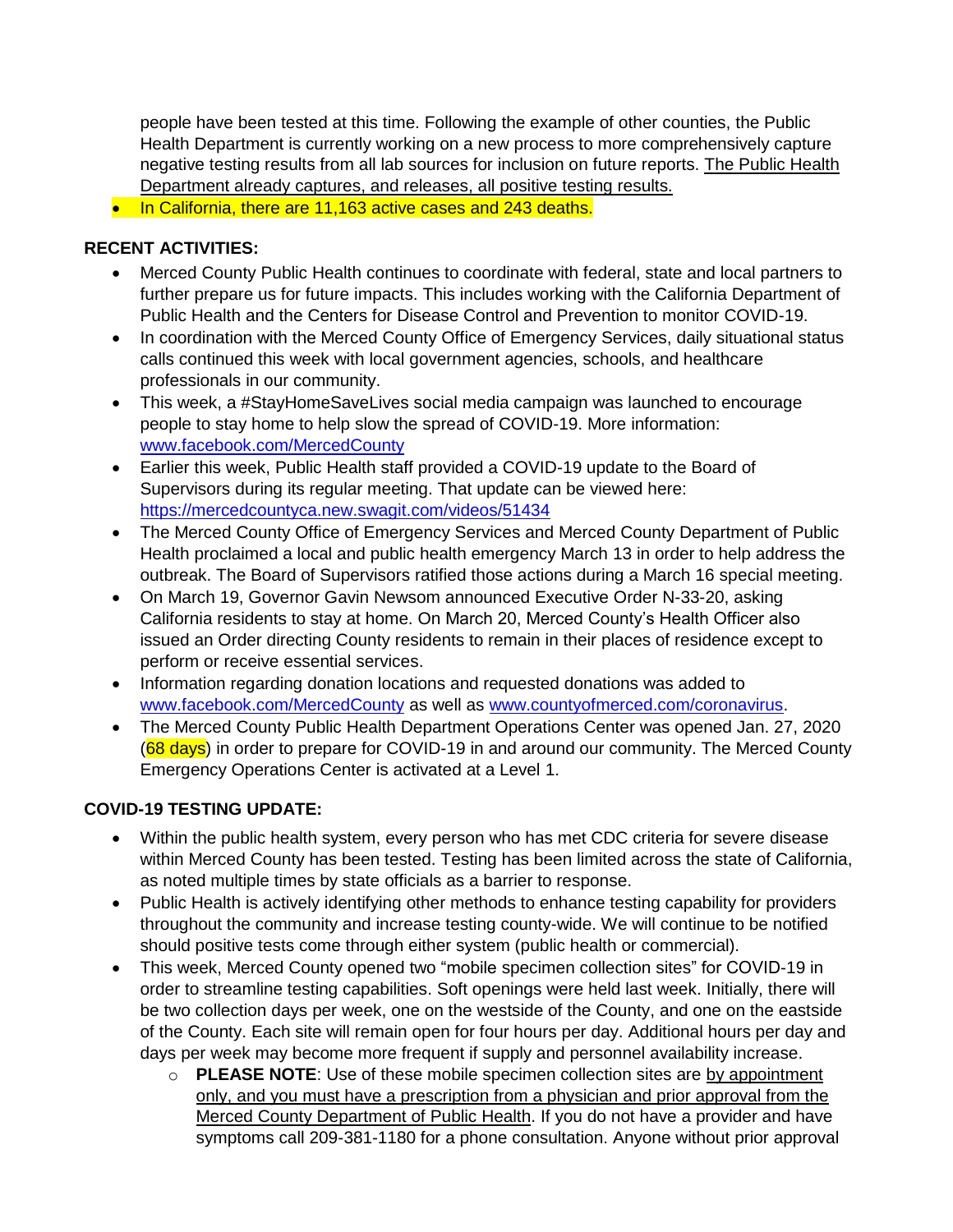will not be tested. Locations will be provided to clients once appointments are made. Call 209-381-1180 for more information.

## **COVID-19 SYMPTOMS AND PRECAUTIONS:**

- Coronavirus symptoms include: mild to severe respiratory illness, fever, cough and difficulty breathing. If symptoms develop, individuals should stay at home to limit exposure to others.
- Anyone who has had contact with a person with possible COVID-19 infection and has the above symptoms should call his/her local health department/health care provider immediately.
- Do not go to your provider's office without calling ahead. Do not call 911 for suspected COVID-19 unless you are having a medical emergency.
- During the flu season, there are steps you can take to protect your health and the health of those around you:
	- o Wash your hands regularly with soap and water for 20 seconds.
	- o Avoid touching your eyes, nose, or mouth with unwashed hands.
	- o Avoid close contact with people who are sick.
	- $\circ$  Stay away from work, school or other people if you become sick with respiratory symptoms such as fever and cough.
	- o Cover sneezes or coughs with a tissue, then throw the tissue in the trash.

# **ADDITIONAL RESOURCES:**

- **Sign up for COVID-19 alerts[:www.countyofmerced.com/coronavirus](http://www.countyofmerced.com/coronavirus)**
- Merced County Public Health COVID-19 **Information Webpage**: o [www.countyofmerced.com/coronavirus](http://www.countyofmerced.com/coronavirus)
- Merced County Public Health **Information Line**:
	- o 209-381-1180 (English, Spanish, and Hmong. Live reps. available 8 a.m. to 5 p.m.)
- **Email** COVID-19-specific questions to Merced County Public Health:
	- o COVID19@countyofmerced.com.
- Updated **CDC Information**:
	- o <https://www.cdc.gov/coronavirus/2019-ncov/whats-new-all.html>
- CDC **Resources for Households**:
	- o <https://www.cdc.gov/coronavirus/2019-ncov/community/home/index.html>
- How to **talk to your kids** about the coronavirus:
	- o <https://www.pbs.org/parents/thrive/how-to-talk-to-your-kids-about-coronavirus>
- Guidance for **Businesses and Employers**:
	- o <https://bit.ly/2IH2G2u>
	- o [www.covid19.ca.gov](http://www.covid19.ca.gov/)
- Report **Price Gouging**:
	- o <http://www.countyofmerced.com/3381/Price-Gouging>
- Report **Consumer Fraud**:
	- o [www.countyofmerced.com/2322/Consumer-Fraud](http://www.countyofmerced.com/2322/Consumer-Fraud)
- Report non-essential business activity and large group gatherings that violate the Stay-at-Home Order:
	- $\circ$  Hotline: 209-381-1100 (8 a.m. to 5 p.m. Monday-Friday)
	- o Email: [COVIDcomplaint@countyofmerced.com](mailto:COVIDcomplaint@countyofmerced.com)
- **Free Virtual Care** options through Dignity Health for those with COVID-19 symptoms:
	- o Patients can receive a free Virtual Care Anywhere visit if they are experiencing COVID-19 symptoms. Symptoms can include low-grade fever, cough, or shortness of breath.